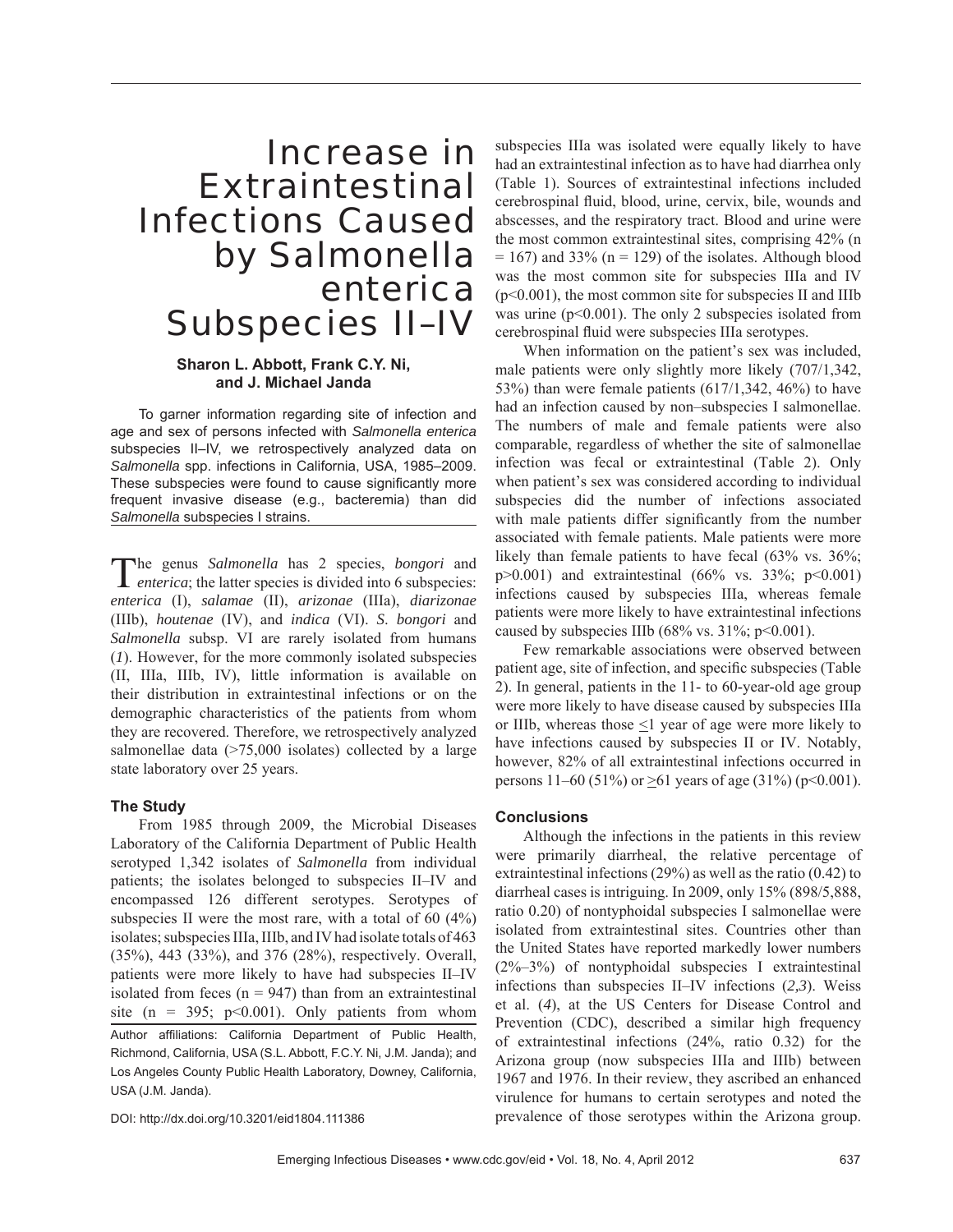#### **DISPATCHES**

| Site                                                                                     | II. $n = 60$ | Illa, $n = 463$ | IIIb, $n = 443$ | IV, $n = 376$ | % Total, $n = 1,342$ |  |  |  |
|------------------------------------------------------------------------------------------|--------------|-----------------|-----------------|---------------|----------------------|--|--|--|
| Feces*                                                                                   | 85           | 33              | 59              | 79            |                      |  |  |  |
| Extraintestinal*                                                                         | 15           | 67              |                 | 21            | 29                   |  |  |  |
| Blood <sup>+</sup>                                                                       |              | 51              | 19              | 57            | 42                   |  |  |  |
| Urine <sup>+</sup>                                                                       | 80           |                 | 60              |               | 33                   |  |  |  |
| Wound/abscess+                                                                           |              |                 |                 |               |                      |  |  |  |
| Respiratory tract+                                                                       |              |                 | 10              |               |                      |  |  |  |
| Othert                                                                                   |              |                 |                 |               | 13                   |  |  |  |
| Cerebrospinal fluid                                                                      |              |                 |                 |               | 0.5                  |  |  |  |
| *Percentage of total of each subspecies relative to intestinal or extraintestinal sites. |              |                 |                 |               |                      |  |  |  |

Table 1. Location of infections caused by salmonellae other than subspecies I among 1,342 patients, California, USA, 1985–2009

†Percentage of total within each subspecies.

‡Includes genital tract, eye, tissue, gallbladder, and ascites fluid.

Within subgroup I, a limited number of certain serotypes are recognized as having a higher propensity for causing extraintestinal disease on the basis of distinct virulenceassociated characteristics. These serotypes include Typhi, Dublin, Cholerasuis, and Paratyphi A and C. In contrast, little information is available regarding comparable pathogenicity traits in *Salmonella* subspecies II–IV, with the exception of the Arizona group.

Data available did not enable us to determine how these patients acquired their infections. However, exotic pets are well recognized as a source of infection caused by unusual subspecies of salmonellae (*5*–*7*). Similarly, the most current salmonellae data available from CDC show that 65% of all subspecies II–IV strains were obtained from reptiles (*1*).

The distribution of subspecies II–IV infections by patient sex in this study differs somewhat from that of subspecies I, according to CDC records, which show that subspecies I infections, in general, are slightly more common in female patients (*1*). In our data, overall, male patients were more likely than female patients to be infected with subspecies II–IV salmonellae. This situation was particularly true for subspecies IIIa. Subspecies II and IIIb extraintestinal infections were an exception to this trend; cases were more prevalent in female patients than in male patients, and in both groups, subtypes were predominantly isolated from urine rather than blood.

Most reports in the literature emphasize the prevalence of exotic pet–associated subspecies II–IV infections in children <1 year of age (*8*–*12*). Our data showed an equivalent number of cases in children  $\leq 1$  year of age and in persons 11–60 years of age (from isolates obtained from fecal samples), but the preponderance of extraintestinal infections occurred in the older patient groups. These patients, as owners or handlers of exotic pets, may be exposed to a greater inoculum, whereas children  $\leq 1$  year primarily acquire infections secondarily from fomites or surfaces such as sinks used previously to bathe reptiles or by transmission from handler to child (*5*,*12*).

Little information is available regarding this small, but obviously substantially pathogenic, group of organisms. Our report and those of others (*4*) clearly show that *Salmonella* subspecies II–IV serotypes are capable of causing serious infections, including septicemia and wounds or abscesses. Unfortunately, despite recommendations to the US public, beginning in the mid-1990s, regarding the potential risk for acquisition of salmonellae infections from exotic pets, the number of infections in the United States caused by subspecies associated with these sources does not appear to be abating (*9*,*12*). In California, for subspecies IIIa isolates

| USA, 1985-2009  |          |                         |          |                                  |           |           |  |  |
|-----------------|----------|-------------------------|----------|----------------------------------|-----------|-----------|--|--|
|                 |          | No. (%) patients by sex |          | No. (%) patients by age group, y |           |           |  |  |
| Subspecies      | M        |                         | $\leq$ 1 | $2 - 10$                         | $11 - 60$ | $\geq 61$ |  |  |
| $\mathbf{H}$    |          |                         |          |                                  |           |           |  |  |
| Feces           | 25(45)   | 29(53)                  | 31 (56)  | 11(20)                           | 7(13)     | 0         |  |  |
| Extraintestinal | 1(20)    | 4(80)                   | 1(20)    | 0                                | 4(80)     | 0         |  |  |
| Illa            |          |                         |          |                                  |           |           |  |  |
| Feces           | 146 (63) | 84 (36)                 | 30(13)   | 108(47)                          | 32(14)    | 8(3)      |  |  |
| Extraintestinal | 154 (66) | 77 (33)                 | 4(2)     | 126 (54)                         | 79 (34)   | 15(6)     |  |  |
| <b>IIIb</b>     |          |                         |          |                                  |           |           |  |  |
| Feces           | 160 (48) | 161 (49)                | 48 (15)  | 155 (47)                         | 44 (13)   | 18(5)     |  |  |
| Extraintestinal | 35 (31)  | 77 (68)                 | 9(8)     | 56 (50)                          | 36 (32)   | 6(5)      |  |  |
| IV              |          |                         |          |                                  |           |           |  |  |
| Feces           | 168 (50) | 159 (48)                | 173 (52) | 46 (14)                          | 67(20)    | 15(5)     |  |  |
| Extraintestinal | 18 (41)  | 26 (59)                 | 12(27)   | 9(21)                            | 15(34)    | 7(16)     |  |  |
| Total*          | 707 (53) | 617 (46)                | 349 (26) | 157 (12)                         | 538 (40)  | 213(16)   |  |  |
| Feces           | 499 (53) | 433 (46)                | 321 (34) | 135 (14)                         | 337 (35)  | 91(10)    |  |  |
| Extraintestinal | 208(53)  | 184 (46)                | 28(7)    | 22(6)                            | 201 (51)  | 122 (31)  |  |  |

Table 2. Distribution of infections caused by salmonellae other than subspecies I, by sex and age, among 1,342 patients, California,

\*Numbers do not total 1,342 because data were not available for some patients.